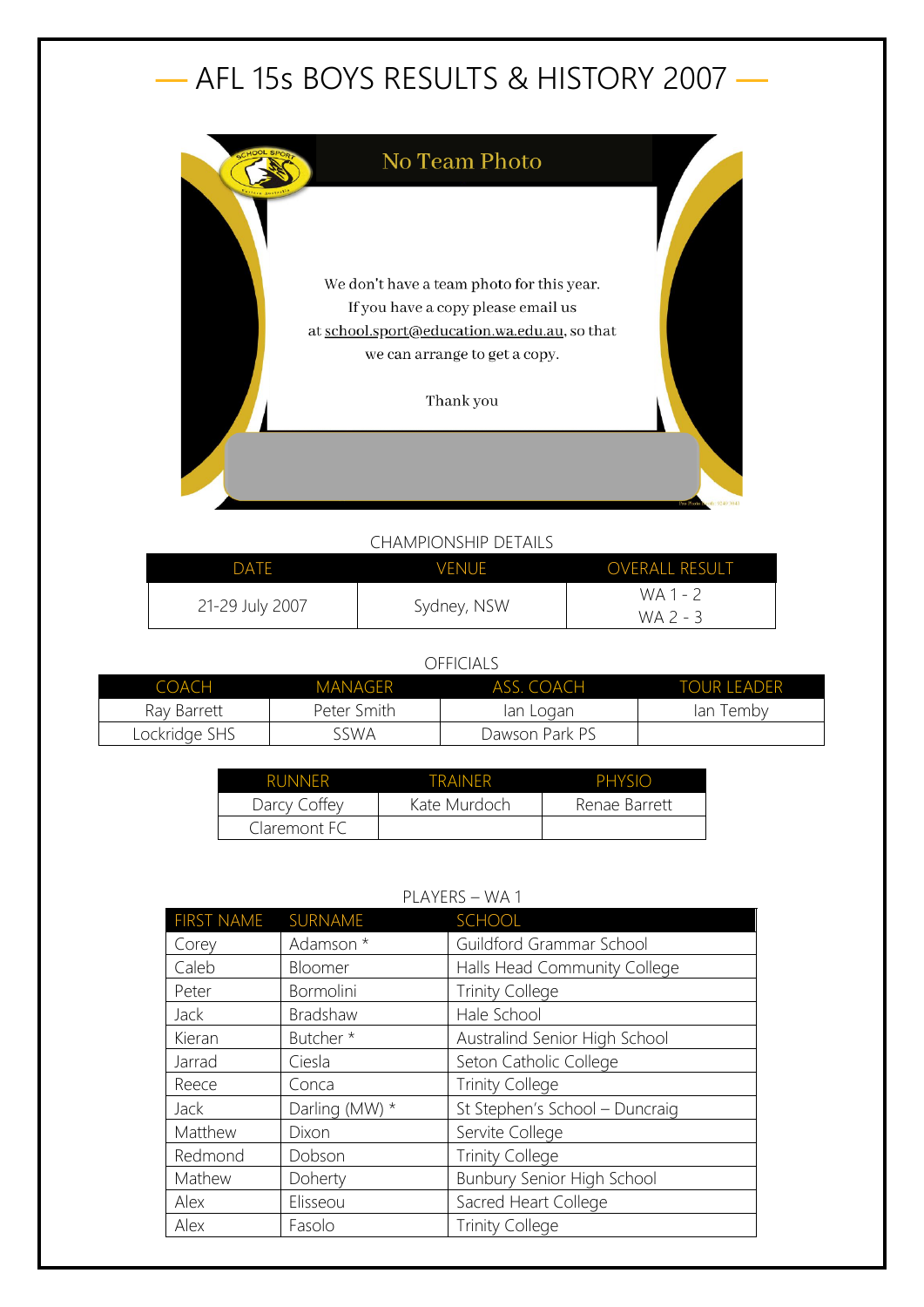| Scott   | Hancock       | Aquinas College                      |
|---------|---------------|--------------------------------------|
| Brandon | Matera (MW) * | Corpus Christi College               |
| Sean    | McKenna       | Newman College                       |
| Justin  | Monaco        | Aquinas College                      |
| Rowen   | Pickett       | Wesley College                       |
| Jackson | Purser        | Governor Stirling Senior High School |
| Matthew | Rawlinson     | Christ Church Grammar School         |
| Luke    | Shepherd      | John Forrest Senior High School      |
| David   | Swallow *     | Rossmoyne Senior High School         |
| Thomas  | Taylor        | Hale School                          |
| Blayne  | Wilson        | Mandurah Catholic College            |
| Casey   | York          | <b>Wesley College</b>                |

#### (C) Captain (VC) Vice Captain (MW) Medal Winner (AA) All Australian



### OFFICIALS

| $C$ $O$ $A$ $CH$ | MANAGFR           | ASS COACH   | <b>TRAINFR</b> |
|------------------|-------------------|-------------|----------------|
| Marc Arnold      | John Lawniczak    | Ron De Boer | Kate Murdoch   |
| Coolongup PS     | East Greenwood PS | side        |                |

| <b>RUNNER</b> | PHYSIO        |
|---------------|---------------|
| Darcy Coffey  | Kate Murdoch  |
| Claremont FC  | Renae Barrett |

| $L_{\text{L}}$ $\sim$ $L_{\text{L}}$ $\sim$ $L_{\text{L}}$ $\sim$ $L_{\text{L}}$ |            |                             |  |
|----------------------------------------------------------------------------------|------------|-----------------------------|--|
| FIRST NAME SURNAME                                                               |            | SCHOOL                      |  |
| David                                                                            | Bawden     | Warwick Senior High School  |  |
| Ryan                                                                             | Blechynden | Manjimup Senior High School |  |
|                                                                                  |            |                             |  |

## PLAYERS – WA 2